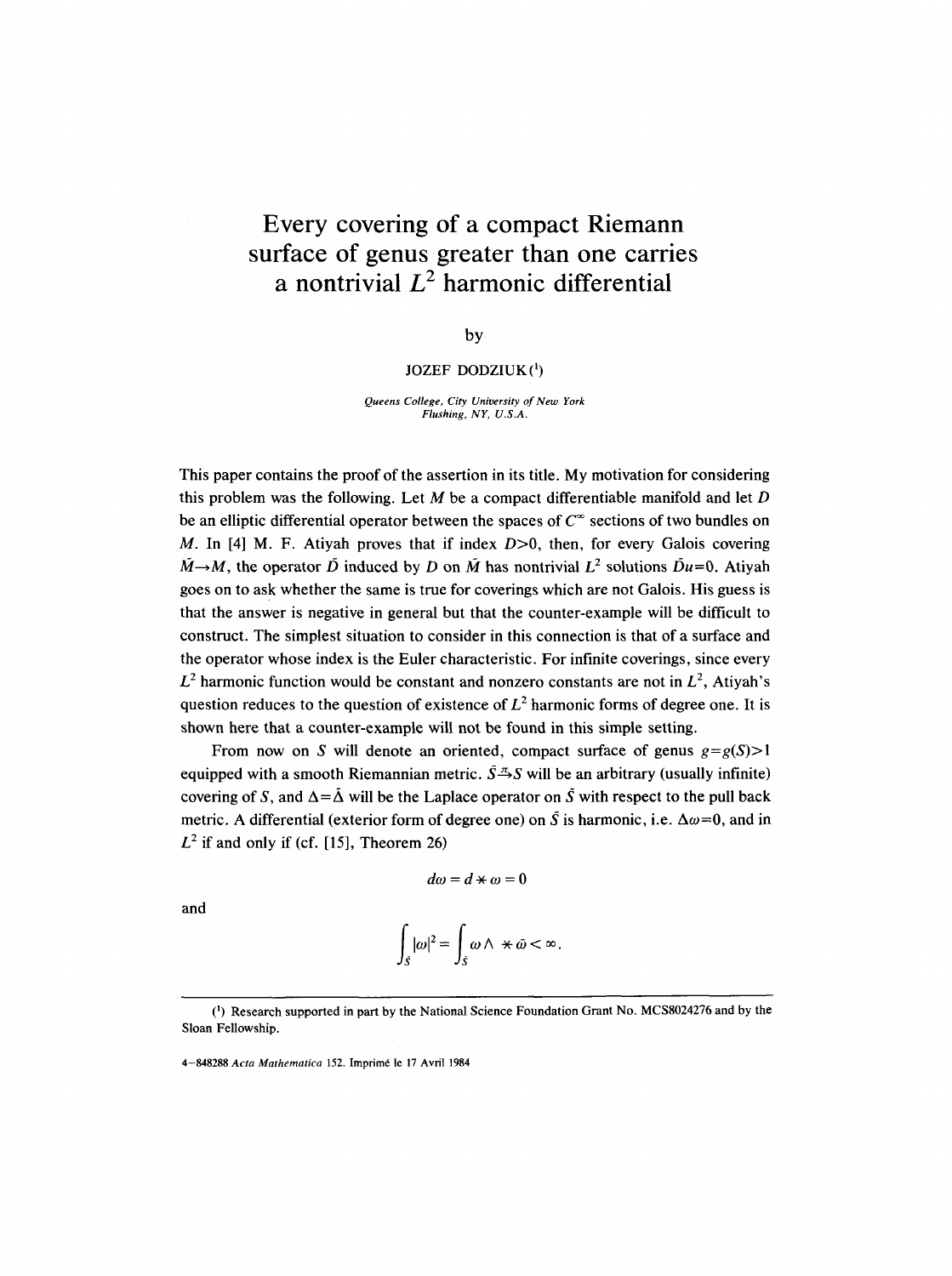50 J. DODZIUK

Since  $*$  is a conformally invariant operation  $L^2$  harmonic differentials are conformal invariants. Moreover every two metrics on S, and hence their pull backs to  $\tilde{S}$ , are mutually bounded. It follows (cf. [6], § 1) that the existence of  $L^2$  harmonic differentials on  $\overline{S}$  is independent of the choice of metric and conformal structure on  $S$ , i.e. is determined by the topology of the covering  $\tilde{S} \to S$ .

The paper is organized as follows. In the first section an isoperimetric inequality (cf. (1.2) below) for subsets of  $\bar{S}$  is proved. This inequality was proved by Nishino [13] for the Poincar6 metric. The proof presented here is simpler than Nishino's proof and imposes no restriction on curvature. However, Nishino uses a more general notion of covering. Since  $L^2$  harmonic differentials are conformal invariants, Nishino's result is sufficient for proving the theorem of the title.

In §2  $\tilde{S}$  is replaced by arbitrary Riemannian manifold for which the higher dimensional analog of (1.2) holds. Such manifolds are shown to carry nonconstant positive superharmonic functions. It is well known that a Riemannian manifold admits such functions if and only if the Brownian motion on it is transient, i.e. if a Brownian particle on M tends to infinity with probability one as time approaches infinity. Transience of Brownian motion was proved previously for simply connected manifolds of negative curvature by numerous authors [5], [14], [17], [19]. The result proved here is a generalization of their results since variable curvature and nontrivial fundamental group are allowed. It has a very simple proof, which, however, does not give any more detailed information about asymptotic behavior of Brownian paths (such as existence of angular limits proved in [14]).

In §3 the existence of  $L^2$  harmonic differentials is proved. It is known from the work of Ahlfors [2] that, in the crucial case when  $\tilde{S}$  is planar,  $L^2$  harmonic differentials on  $\tilde{S}$  exist if and only if  $\tilde{S}$  carries a nonconstant harmonic function u with finite Dirichlet integral,  $\int_{\mathcal{S}} |du|^2 < \infty$ . Certain function theoretic consequences of this fact are derived. The most interesting is a new proof of Myrberg's theorem [12] that the logarithmic capacity of the limit set of a nonelernentary Kleinian group is positive.

I am grateful to L. Bers, L. Keen, I. Kra, C. Series for helpful discussions, to D. Sullivan for explaining to me certain results of [18], and to M. Ohtsuka for bringing Nishino's work to my attention. Finally, my thinking about the problems discussed here was influenced by the study of simplicial  $L^2$  cohomology of surfaces by D. DeBaun [8]. As a matter of fact, much of what is done in this paper can be carried out in simplicial setting leading to interesting results about certain random walks. This will be the subject of a separate paper.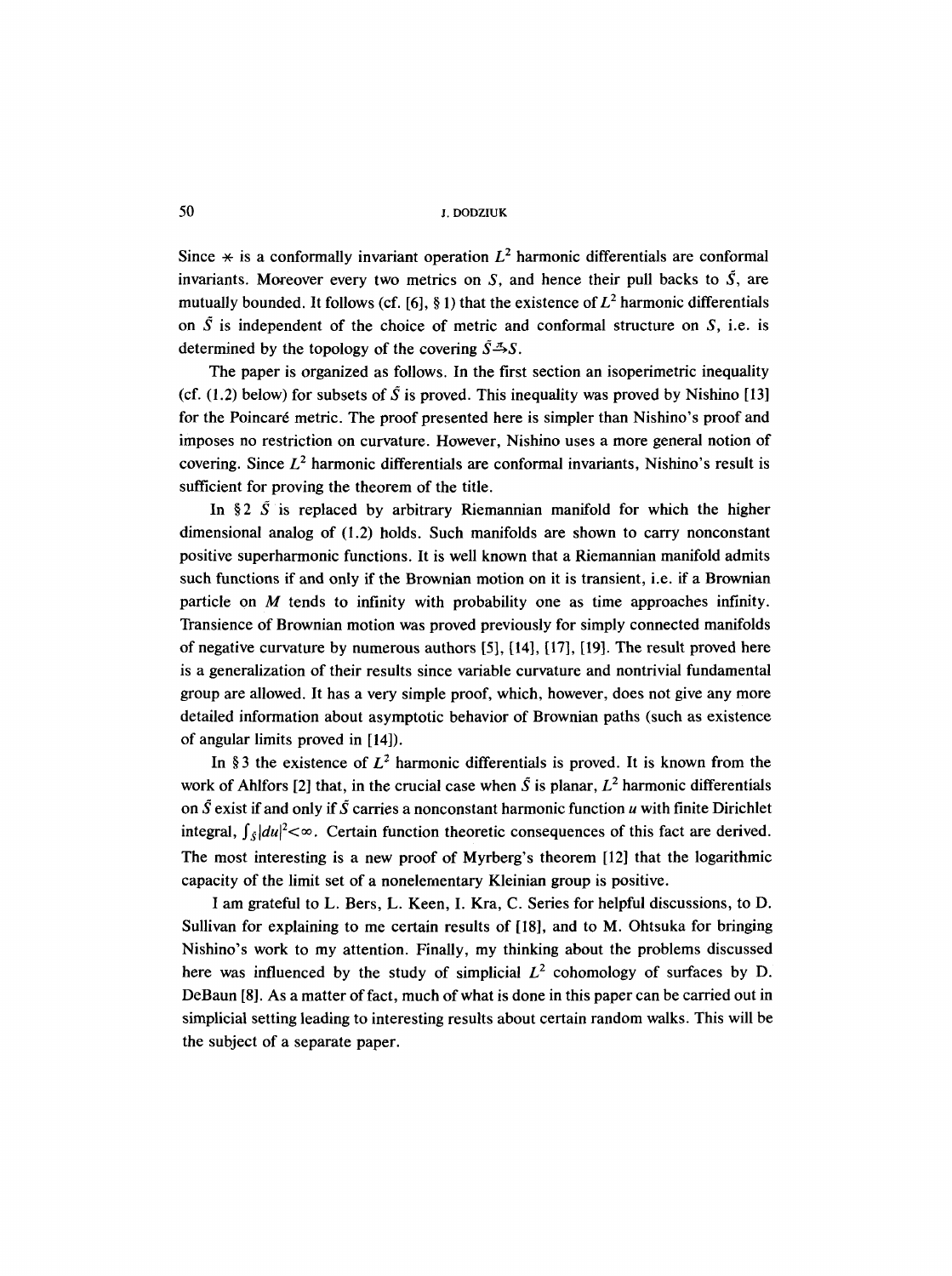### **w 1. An isoperimetric inequality**

In this section  $\tilde{S} \to S$  are as in the introduction. In addition, it will be assumed that  $\tilde{S}$  is planar, i.e. that every simple closed curve disconnects. The following theorem was proved in [13] for the metric of constant negative curvature.

THEOREM 1.1. *For every open, relatively compact subset D of S with smooth boundary* 

$$
A(D) \leq a(\partial D),\tag{1.2}
$$

*where*  $A(\cdot)$  *stands for the area,*  $L(\cdot)$  *is the length, and*  $\alpha > 0$  *is a constant depending* only *on S and its metric.* 

*Proof.* According to "Metrisch-topologischer Hauptsatz" of Ahlfors [1]

$$
A(S) \max(-\chi(D), 0) \ge 2(g-1)A(D) - kL(\partial D), \tag{1.3}
$$

where  $g=g(S)$  is a constant depending only on S and  $\chi(\cdot)$  stands for the Euler characteristic. Since  $\tilde{S}$  is planar

$$
\chi(D)=2-N,
$$

where N is the number of boundary components of D. If  $N=1, 2, (1.3)$  implies the isoperimetric inequality (1.2) so that it is enough to assume  $N\geq 3$ . In this case (1.2) yields

$$
A(S) N \geq 2(g-1) A(D) - kL(\partial D).
$$

Now choose  $b > 0$  so small that the following conditions are satisfied. Every simple curve  $\gamma$  in the base surface S of length smaller than b is contained in a convex, evenly covered coordinate neighborhood and bounds a disc of area less than  $\frac{1}{2}A(S)$ .

Assume first that all boundary curves of D have length at least b. Then  $N \le L(\partial D)/b$ and (1.2) holds with

$$
\alpha = (2g-2)^{-1} \left( k + \frac{A(S)}{b} \right). \tag{1.4}
$$

To prove the case of general  $D$  list the "short" (i.e. of length smaller than  $b$ ) curves on  $\partial D, \gamma_1, \gamma_2, ..., \gamma_m$ . These curves can be divided into two classes as follows. Since  $\tilde{S}$  is planar  $\tilde{S}\setminus\gamma_i$ , has two components for every  $i=1,2,...,m$ . Moreover, since  $\gamma_i$ is "short", one of the components of  $\bar{S}\setminus\gamma_i$  is a disc  $B_i$ . Either  $B_i \subset D$  or  $B_i \subset \bar{S}\setminus D$ . The two possibilities are illustrated in Figure 1.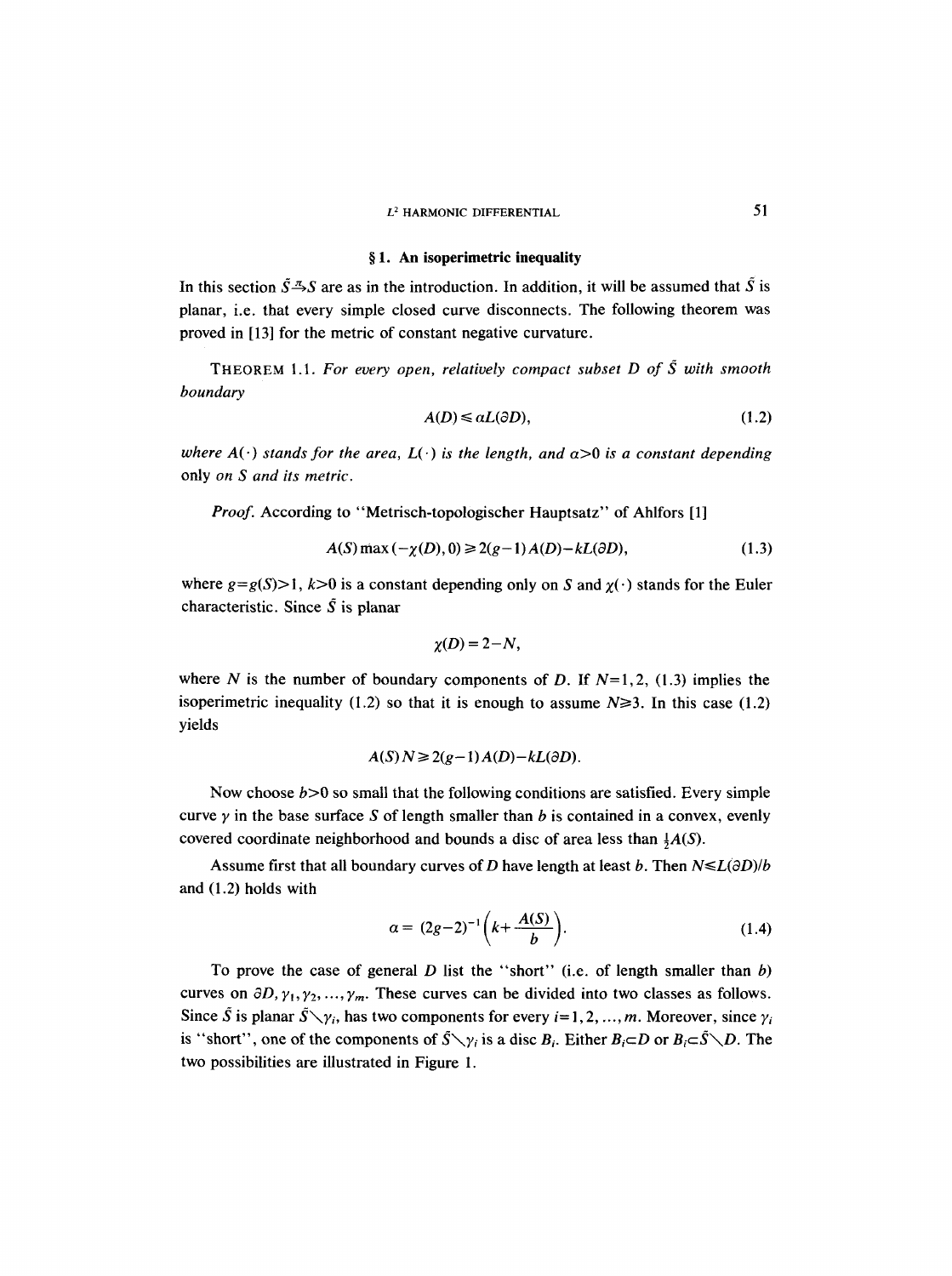52 J. DODZIUK



Renumber  $\{\gamma_i\}_{i=1}^m$  so that  $\gamma_1, \gamma_2, ..., \gamma_k$  bound "holes"  $B_i \notin D$  and  $\gamma_{k+1}, ..., \gamma_m$  bound small discs  $B_j \subset D$ . Let  $D_1 = D \cup \bigcup_{i=1}^k \bar{B_i}$ , i.e.  $D_1$  is D with "all holes plugged". Clearly

$$
\frac{L(\partial D_1)}{A(D_1)} \leqslant \frac{L(\partial D)}{A(D)}.
$$

Hence it will suffice to prove  $(1.2)$  in case  $D=D_1$  that is, when  $D=D' \cup B_1 \cup B_2 \cup ... \cup B_m, D'$  has only "long" boundary components and each  $B_i$  is a topological disc whose boundary has length smaller than  $b$ . The inequality (1.2) holds for D' with  $\alpha$  given by (1.4). By the assumption on  $b$ ,  $\pi|\bar{B}_i$  is an isometry so that

$$
\frac{L(\gamma_i)}{A(B_i)} = \frac{L(\pi(\gamma_i))}{A(\pi(B_i))}.
$$

By Hilfsatz 1 of [1] the isoperimetric ratio

$$
\frac{L(\gamma)}{\min(A(S_1),A(S_2))},
$$

where  $\gamma$  is a simple smooth curve on S separating S into two components  $S_1$  and  $S_2$ , is bounded below by a positive constant h. Hence, since  $A(\pi(B_i)) < \frac{1}{2}A(S)$ ,

$$
\frac{L(\gamma_i)}{A(B_i)} \geq h \quad \text{for } i = 1, 2, ..., m.
$$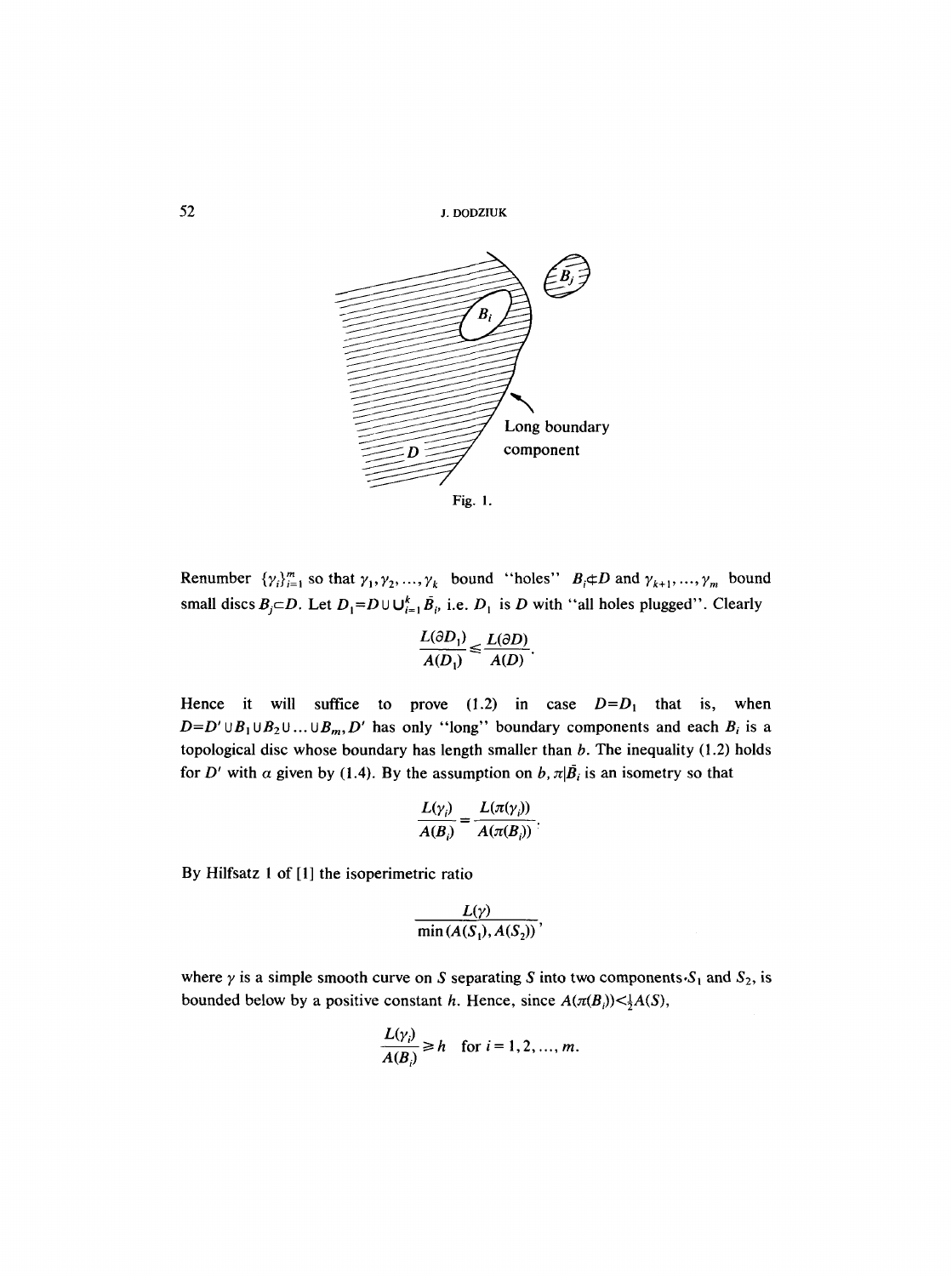It follows that  $(1.2)$  holds for a general D with

$$
\alpha = \max\left(\frac{1}{h}, (2g-2)^{-1}\left(k + \frac{A(S)}{b}\right)\right).
$$

Clearly the constant  $\alpha$  depends on S and its metric but not on  $\tilde{S}$  or D.

#### **w 2. Positive superharmonic functions**

Let M be an open, oriented Riemannian manifold of dimension  $n\geq 2$ , such that the analog of  $(1.2)$  holds. Namely, assume there exists a constant  $h > 0$  so that for every relatively compact  $D$  of  $M$  with smooth boundary

$$
\frac{v_{n-1}(\partial D)}{v_n(D)} \ge h. \tag{2.1}
$$

Here  $v_k(\cdot)$  denotes the k-dimensional volume with respect to the Riemannian metric of M.

THEOREM 2.2. *Suppose the manifold M satisfies the conditions above. Then M carries a nonconstant positive superharmonic function. In particular the Brownian motion on M (i.e. the minimal diffusion process associated to the Laplace-Beltrami operator, cf.* [5]) *is transient.* 

*Proof.* The sign convention used here is such that  $\Delta = -d^2/dx^2$  in  $\mathbb{R}^1$ . According to Cheeger [7], the first eigenvalue  $\lambda(D)$  for the problem

$$
\Delta u = \lambda u \text{ on } D, \quad u|_{\partial D} = 0,
$$

satisfies  $\lambda(D) \geq h^2/4$ , for every open, relatively compact set  $D \subset M$  with smooth boundary. By Theorem 1 of [9] or Theorem 1 of [17] the equation

$$
\Delta u = \lambda u \tag{2.3}
$$

has a positive solution for every  $\lambda \le h^2/4$ . Let  $v>0$  be a solution of (2.3) for an arbitrary  $\lambda \in (0, h^2/4]$ . Then  $\Delta v = \lambda v > 0$  so that v is a nonconstant positive superharmonic function. Existence of such functions implies transience (see e.g. [17], Part I where transience is referred to as 0-transience).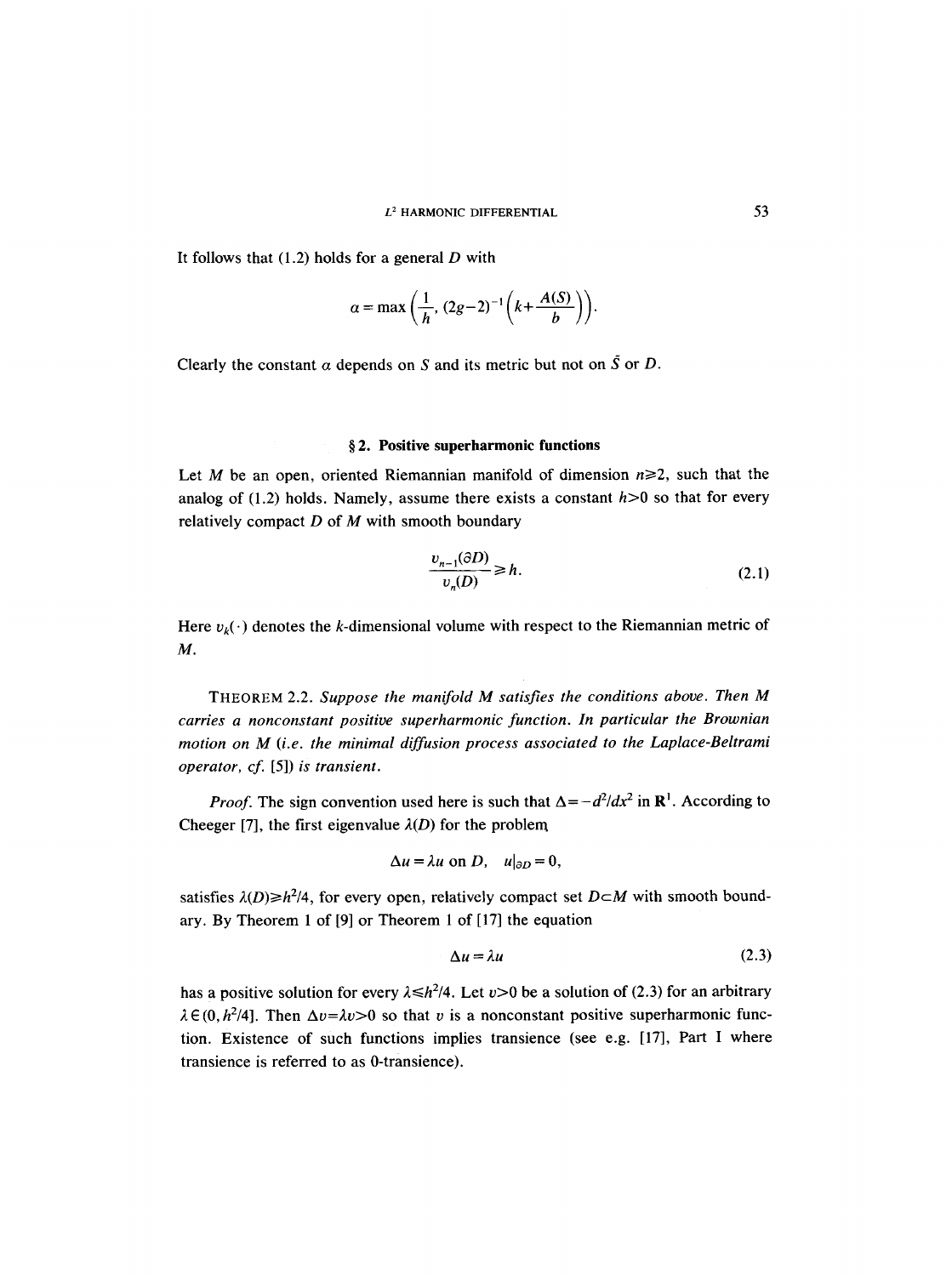# 54 J. DODZIUK

# **w 3. Functions and differentials on Riemann surfaces**

In this section  $\overline{S}$  will be an open oriented Riemannian surface. Later on it will be assumed that  $\overline{S}$  covers a compact surface. If the isoperimetric inequality (1.2) holds for subsets of  $\tilde{S}$  with some constant  $\alpha > 0$ , then  $\tilde{S}$  carries a nonconstant positive superharmonic function by Theorem 2.2. In the language of classification theory of Riemann surfaces (cf. [3]) this means that  $\tilde{S}$  is hyperbolic. The connection between the type problem and the isoperimetric problem has been observed by Ahlfors [I] for simply connected surfaces, but it is new for surfaces  $\tilde{S}$  with  $\pi_1(\tilde{S})=\{e\}$ . In case the surface  $\tilde{S}$  is planar one can conclude much more.

THEOREM 3.1. *Let S be a planar Riemannian surface for whose subregions the isoperimetric inequality* (1.2) *holds. Then* 

(a) S *admits a nonconstant bounded harmonic function,* 

(b) S *carries a nonconstant harmonic function with finite Dirichlet integral,* 

(c) The action of  $\pi_1(\tilde{S})$  on the unit circle  $|z|=1$  in the complex plane (induced by a *conformal indentification of the universal covering of S with the unit disc) is not ergodic.* 

*Proof.*  $\tilde{S}$  is hyperbolic by Theorem 2.2. For planar surfaces hyperbolicity is equivalent to (a) and (b) by Theorem  $7E$ , Chapter IV of [3]. Let U be the unit disc in the complex plane and let  $\Gamma$  be the Fuchsian group such that  $\Gamma \setminus U$  is conformally equivalent to  $\tilde{S}$ . The pull back of a nonconstant bounded harmonic function from  $\overline{S} = \Gamma \setminus U$  to U defines a  $\Gamma$ -invariant bounded nonconstant harmonic function on U. By the theorem of Seidel [16] the action of  $\Gamma$  on the unit circle is not ergodic.

Note that if  $u$  is a nonconstant harmonic function with finite Dirichlet integral *f*  $|du|^2$ , then  $\omega = du$  is a nontrivial  $L^2$  harmonic differential. This obvious remark will be used in the proof of the main result of this paper.

THEOREM 3.2. Suppose  $\bar{S} \rightarrow S$  is an arbitrary covering of a compact Riemann *surface S of genus*  $g(S) > 1$ *. Then S carries a nonzero L<sup>2</sup> harmonic differential, and consequently a nontrivial*  $L^2$  *abelian differential.* 

*Proof.* If  $\varphi$  is a real harmonic differential,  $\omega = \varphi + i \star \varphi$  is analytic and  $|\omega|^2 = 2 |\varphi|^2$ . Thus it will suffice to prove the existence of an  $L^2$  harmonic differential. If  $\tilde{S}$  is not planar this is classical (cf. [3], Chapter V,  $\S 20 E$ ). If S is planar, choose a metric on S compatible with the conformal structure and equip  $\overline{S}$  with the pull back metric. By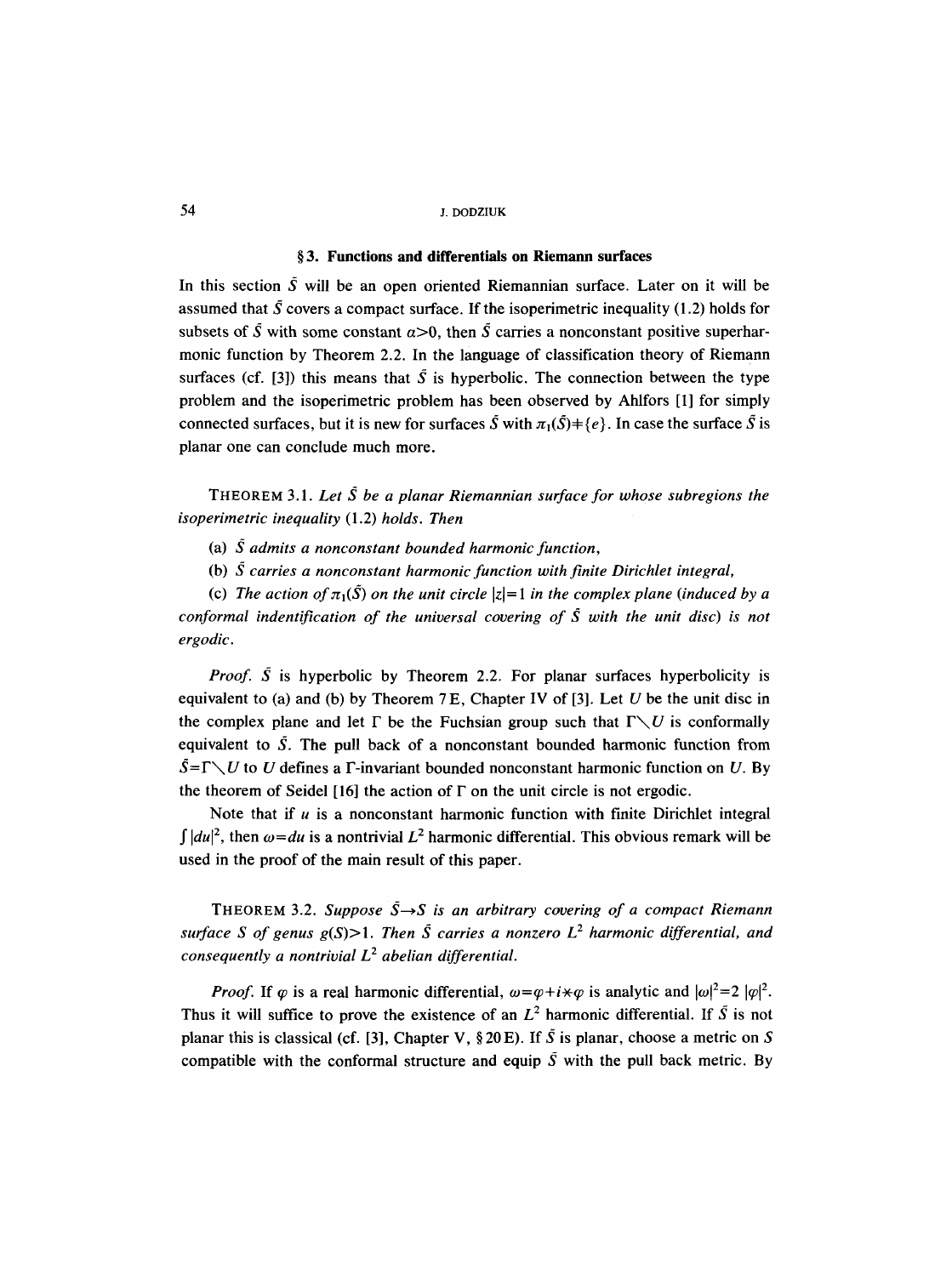## $L^2$  HARMONIC DIFFERENTIAL 55

Theorem 1.1 and Theorem 3.1(b)  $\tilde{S}$  carries a function u with  $du \neq 0$  and  $\int_{\tilde{S}} |du|^2 < \infty$ . As remarked above  $\varphi = du$  is a differential with required properties.

As an application of ideas used in the proof of Theorem 3.2 one can give a new proof of the main theorem of Myrberg [12] (cf. [10] for definitions and terminology concerning Kleinian groups).

THEOREM 3.3. *The logarithmic capacity of the limit set* A(F) *of a nonelementary Kleinian group F is positive.* 

*Proof.* It is well known (cf. [12]) that a nonelementary Kleinian group  $\Gamma$  contains a Schottky group  $\Gamma_1$  with two generators. Since  $\Lambda(\Gamma_1) \subset \Lambda(\Gamma)$  it is enough to prove the theorem for  $\Gamma = \Gamma_1$ . Let  $\Omega = \Omega(\Gamma)$  be the region of discontinuity for  $\Gamma$ . It is quite easy to prove and well known (cf. [10]) that for a Schottky group  $\Gamma$  with two generators  $\Omega$  is connected,  $\Gamma$  acts properly discontinuously and freely on  $\Omega = \bar{S}$  and  $S = \Gamma \setminus \Omega$  is compact of genus two (cf. [10]). Having chosen an appropriate Riemannian metric on S one can apply Theorem 1.1 and Theorem 3.1(a) to conclude that  $\Omega = \tilde{S}$  carries nonconstant bounded harmonic function. It follows from [3], Chapter V, 22 B that  $\Lambda = C \setminus \Omega$  has positive logarithmic capacity.

*Remark.* Conversely, if  $\tilde{S} \to S$  is a planar covering of a compact Riemann surface of genus  $g>1$ , then by a theorem of Maskit [11], there exists a Kleinian group  $\Gamma$  such that the covering  $\tilde{S} \to S$  is conformally equivalent to  $U \to \Gamma \setminus U$ , where U is a component of  $\Omega(\Gamma)$ . Myrberg's theorem implies then that  $\tilde{S}$  is hyperbolic and carries nonzero  $L<sup>2</sup>$  harmonic differentials. Thus, Theorem 3.2 can be regarded as a generalization of Myrberg's theorem to the case where the Kleinian group is not present.

#### **References**

- [1] AHLFORS, L. V., Zur Theorie der Überlagerungsflächen. *Acta Math.*, 65 (1935), 157-194.
- [2] -- Open Riemann surfaces and extremal problems on compact subregions. *Comment. Math. Helv.,* 24 (1950), 100-134.
- [3] AHLFORS, L. V. & SARIO, L., *Riemann Surfaces*. Princeton University Press, Princeton, 1960.
- [4] ATIYAH, M. F., Elliptic operators, discrete groups and von Neumann algebras. Astérisque, 32, 33 (1976), 43-72.
- [5] AZENCOTT, R., Behavior of diffusion semi-groups at infinity. *Bull. Soc. Math. France,* 102 (1974), 193-240.
- [6] CHEEGER, J., On the Hodge theory of Riemannian pseudomanifolds, in *Geometry of the Laplace operator.* Proc. Symp. Pure Math., vol. 36. Amer. Math. Soc., Providence 1980, 91-146.